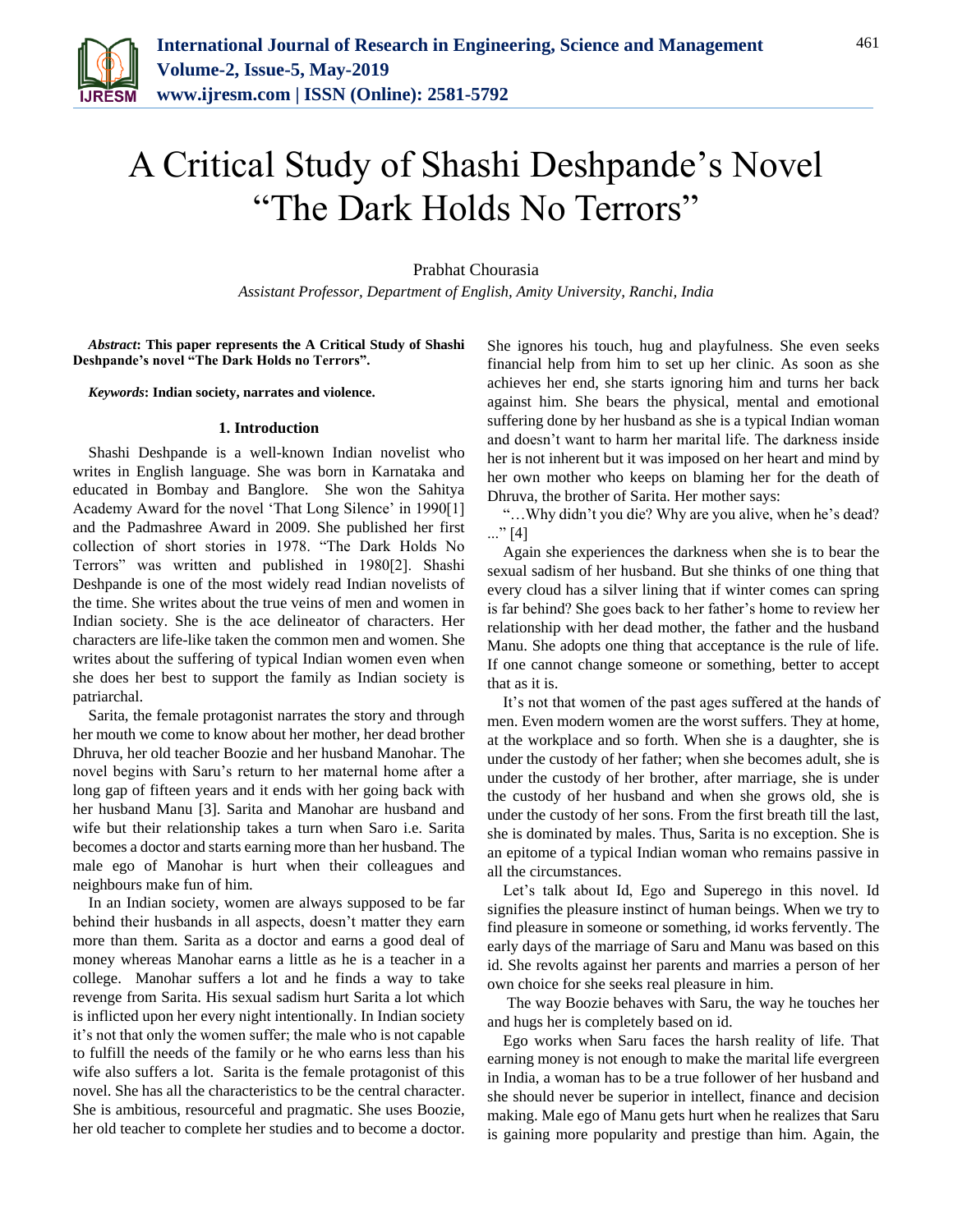

ego of Saru is badly hurt when Manu adopts sexual sadism every night on the bed not because he is a husband but because he was the romantic hero whom she herself has chosen to spend her life with. When we love someone and he/she hurts us, it is more painful than anything.

Superego works when it comes to realization and morality. Superego acts strongly when one realizes that something is wrong and it should be checked at the touchstone. It is the superego of Saru that she turns her back against Boozie when she fulfills her needs of becoming. She never tries to divorce her husband Manu as her basic instinct doesn't allow her to cross the morality of an Indian woman. Here her basic instinct is filled with superego.

Violence against women in any forms: physical, mental or emotional, it must be eliminated from the society. Women are at least not to be used and treated like commodity. They should have the choice of prospective match, profession and practice. Every woman has the right to be treated on the equal terms and should have the right to earn and to gain name, fame and respect in the society. Sarita is such a woman. Her only fault is that she has been brought up in an Indian society.

Shashi Deshpande has given autobiographical touch to this novel. Mother-daughter relationship, daughter-father relationship and, of course, husband – wife relationship simply describe the status of woman in the society. Women are treated badly not only at the hands of men but women also. It's the mother of Saru who curses her when her son Dhruva drowns accidently.

We find feministic approach of Saru when she achieves her end by marrying a man of his choice i.e. Manu; by becoming a doctor and by opening her own clinic. She even goes back to her father's home in order to introspect and interrogate her relationship with Manu.

Saru is not a creature of fanciful imagination, living in the ivory tower, far away from the harsh reality of life. She knows how to manage marital life. She bears the torture inflicted upon by her husband and doesn't question her existence as she knows silence is the best criticism.

This novel deals with the feminism which emerges from a male privileged and women's subordinated society. It is an ideology and a movement which could not have spared Indian Writing in English. Shashi Deshpande has made Saru her mouthpiece. When a sufferer narrates a story it has a lasting impact on the mind and heart of the reader. Shashi Deshpande is pro-woman but not an anti-man. We find the myth of man's unquestionable superiority and the myth of woman's martyrdom in this novel.

Search for identity is one of the themes in this novel where not only Saru but Manu is also dying hard for the search of identity. Saru uses her old teacher Boozie to get identity and dignity and Manu suffers mentally. He is the worst sufferer as a male earning less than his wife and is less popular than her, generally suffers a great deal in Indian society. Manu is the victim of inferiority complex. He thinks that he is not fit to eat and sit with Saru in the daylight. That's why he treats her like animal on the bed at night. It gives him a sort of satisfaction and a way to satiate his male ego. On the other hand, Saru surrenders herself to situation. She accepts the darkness of her life as it comes to her and this darkness holds no terror as she has become habitual to it.

Shashi Deshpande delves into deep of Indian society and she has painted it with the hues of reality and truthfulness. She has waved the flag of feminism as she herself has already gone through the torment and tyranny of women. Saru is tormented by her husband at night and is tyrannized by her own mother throughout her life as her seven year old brother Dhruva drowns and dies accidentally.

The theme of career-woman's predicament can also be found in this novel. In a male- dominated society, career-woman is thought to be an obstacle and the matter of disgrace for malecounterpart. Saru faces the same when she establishes herself as a renowned doctor of the town.

We also find female-female, female-male and male-female exploitation in this novel. Mother exploits her daughter Saru; Saru exploits Boozie and Manu exploits Saru to the utmost. But one thing is to be agreed upon by every reader that each character of the novel is the victim of circumstances.

Saru's mother curses her when she lost her son Dhruva because she thinks that a son is a must for leading a family and for salvation. Saru exploits Boozie for he is the person who may help her in career- making process and last, but not the least, Manu exploits Saru as he thinks that she is the matter of indignity and respect for him in the society as he earns less and is less popular than her.

This novel can also be observed as a psychological novel as the story develops through the mind of the central character. The trauma and suffering of the characters make it a true psychological novel. Sigmund Freud has stated the three states of mind i.e. conscious state, subconscious state and unconscious state. When Saru puts her footsteps in her maternal home she thinks of the relationship between her mother and father and how her mother keeps on cursing her for the death of her only brother Dhruva. Thus the story begins through Saru's mind.

The gap of fifteen years when she comes there and goes back with Manohar, all the actions develop through her mind. Manu suffers a lot but he never speaks anything directly. His action speaks louder than words. His sexual sadism is again the matter of psychoanalysis. This shows that he is mentally unfit. He does it unconsciously as during the day he becomes a normal husband. Boozie, the old teacher of Saru is manipulated by her. She plays with his psychology. Again, Boozie who is actually a gay keeps on putting his attention to Saru in order to hide his shortcomings and weaknesses. He is also the victim of Indian society which does never allow such practice of homosexuality. Both the male and female characters of this novel justify their actions in one way or the other. Saru leaves her parents home and marries a man of her choice but what should one do when one is treated as the other in one's own home. She is tortured